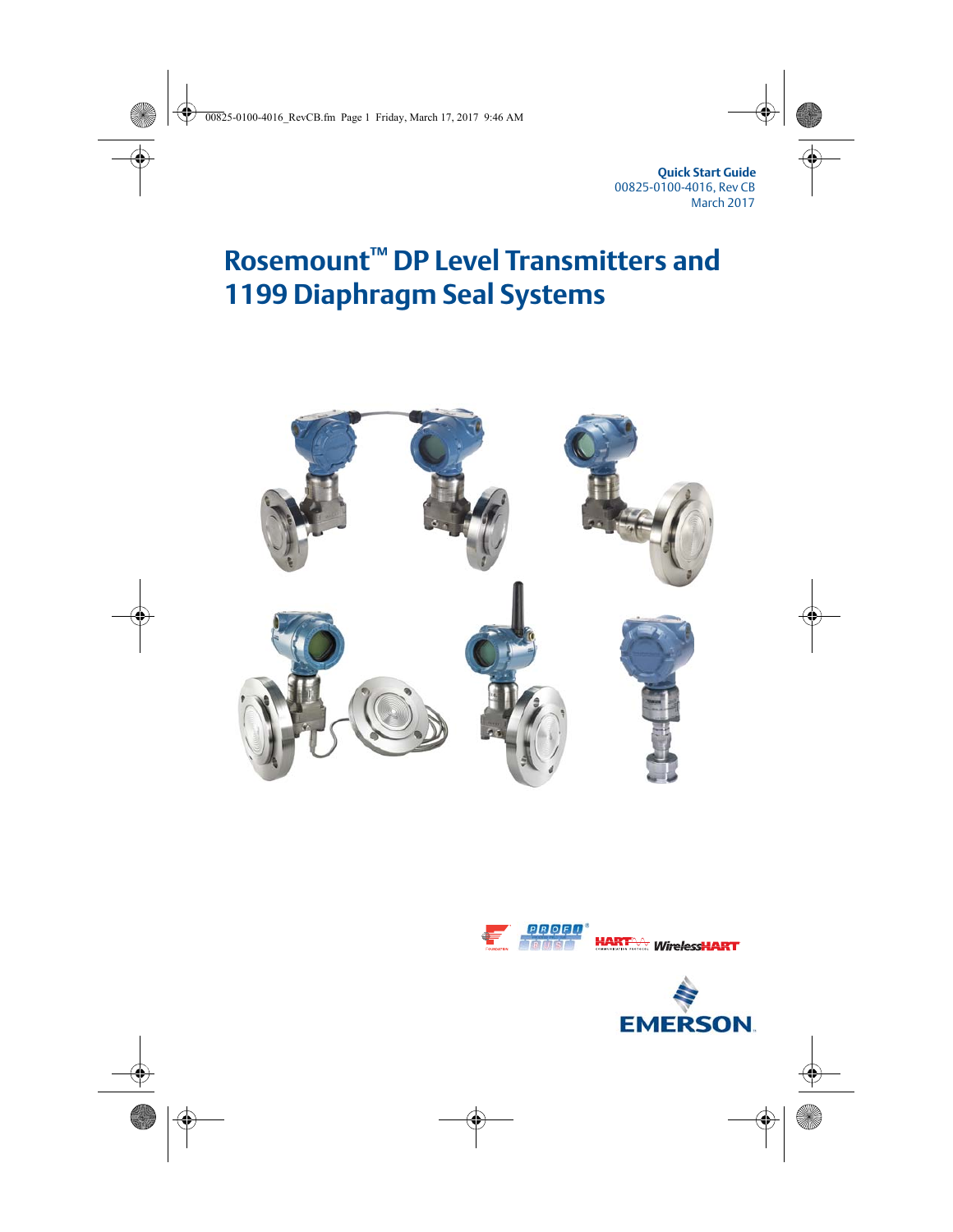### *NOTICE*

This guide provides basic guidelines for the Rosemount DP Level Transmitters and 1199 Diaphragm Seal Systems [Reference Manual.](http://www2.emersonprocess.com/siteadmincenter/PM%20Rosemount%20Documents/00809-0100-4002.pdf) It does not provide instructions for configuration, diagnostics, maintenance, service, or troubleshooting. Refer to the appropriate reference manual for more instruction. This guide are also available electronically on **Emerson.com/Rosemount**.

#### **WARNING**

The products described in this document are NOT designed for nuclear-qualified applications. Using non-nuclear qualified products in applications that require nuclear-qualified hardware or products may cause inaccurate readings.

For information on Rosemount nuclear-qualified products, contact your local Emerson™ Sales Representative.

| <b>Contents</b> |  |
|-----------------|--|
|                 |  |
|                 |  |
|                 |  |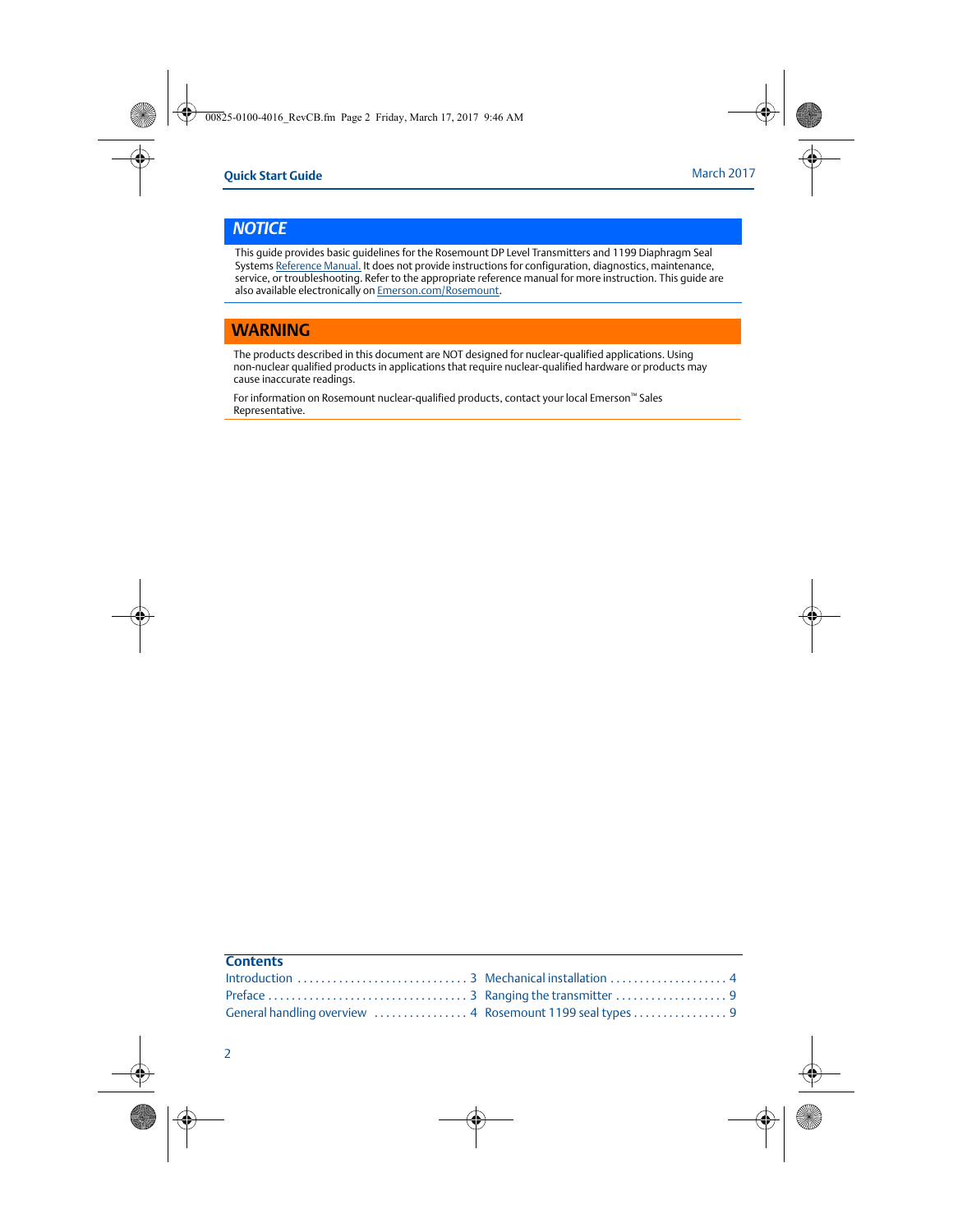## <span id="page-2-0"></span>**1.0 Introduction**

A remote seal system consists of a pressure transmitter, a remote seal, and either a direct mount or capillary style connection filled with a secondary fill fluid. During operation, the thin, flexible diaphragm and fill fluid separate the pressure sensor of the transmitter from the process medium. The capillary tubing or direct mount flange connects the diaphragm to the transmitter. When process pressure is applied, the diaphragm is displaced, transferring the measured pressure through the filled system, by way of the capillary tubing, to the transmitter. This transferred pressure displaces the sensing diaphragm in the pressure sensor of the transmitter. This displacement is proportional to the process pressure and is converted electronically to an appropriate output current and/or digital protocol.





## <span id="page-2-1"></span>**2.0 Preface**

This guide is designed to assist with general handling and installation instructions for the Rosemount DP Level Transmitters and 1199 Diaphragm Seal Systems. The Rosemount DP Level Transmitters and 1199 Diaphragm Seal Systems [Reference Manual](http://www2.emersonprocess.com/siteadmincenter/PM%20Rosemount%20Documents/00809-0100-4002.pdf) contains supplemental information about the seal system assemblies that are not covered in the corresponding transmitter manuals.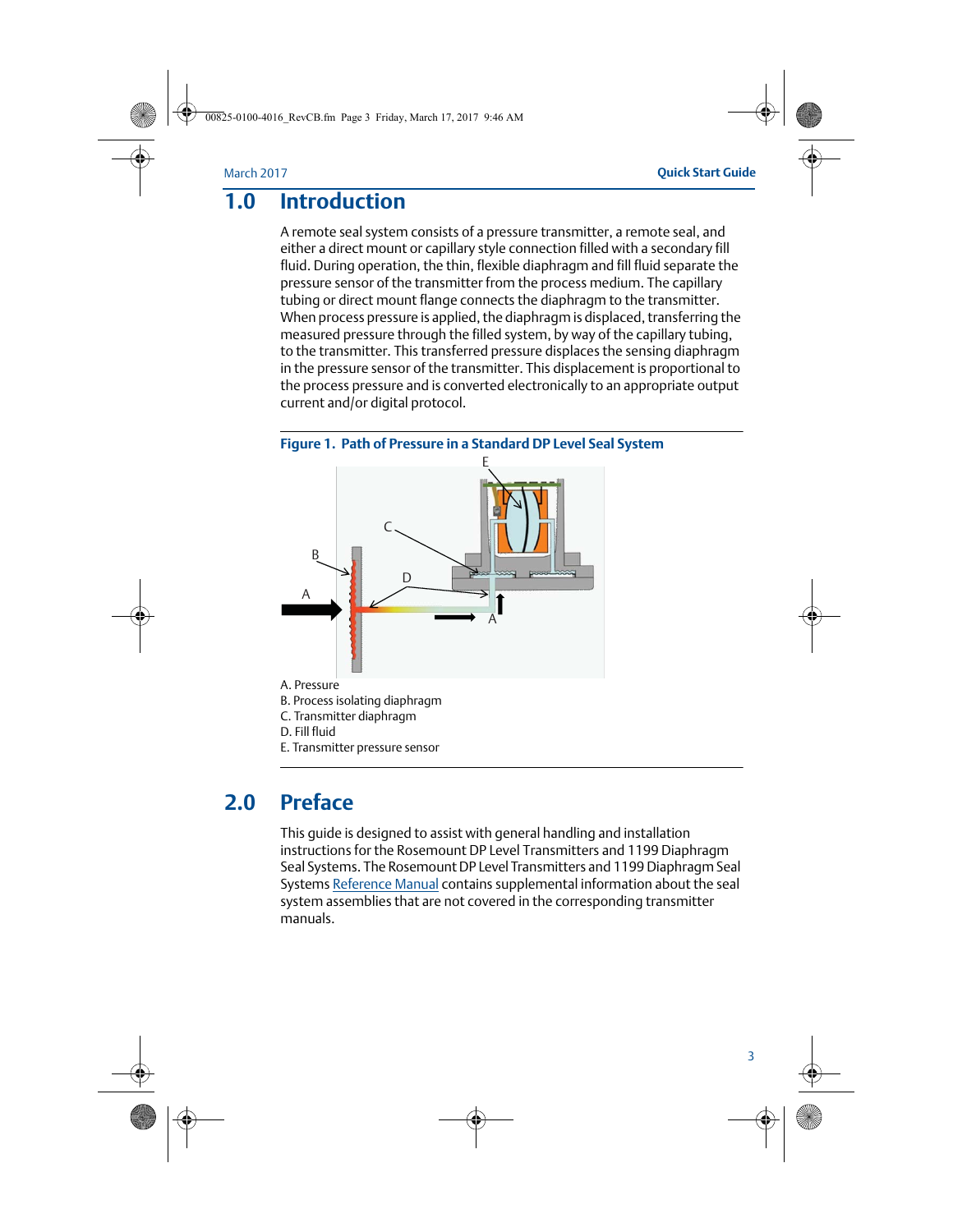## <span id="page-3-0"></span>**3.0 General handling overview**

Check if equipment received conforms to the order. If any issues, contact your local Emerson sales representative immediately.

When unpacking or handling seal system assemblies, do not lift the seal or transmitter by gripping the capillaries, doing so could result in disconnecting the seal and/or capillary from the transmitter, which will void the warranty.

The material of a remote seal is designed to withstand pressure and wear from process material, but outside of process connection conditions, remote seals are delicate and should be handled with care.

The protective cover should remain on the seal until the moment before installation. Try to avoid touching the diaphragm with fingers or objects and refrain from setting the diaphragm side of the seal down on a hard surface. Even minor dents or scratches in the diaphragm material may impair the performance of the seal system assembly.

Avoid sharply bending or crimping the capillary tubing. The minimum bending radius of the capillary tubing is 3-in. (8 cm).

When using heat or steam tracing, exercise caution if PVC coating is added onto capillary. The PVC coating on the armor will break down at temperatures around 212 °F (100 °C). Best practice for heat and steam tracing is to regulate the temperature above the maximum ambient temperature for a consistent result. To avoid accuracy effects and thermal stress, the capillary should not be partially heated.

## <span id="page-3-1"></span>**4.0 Mechanical installation**

#### *NOTICE*

Never attempt to disconnect the seals or capillaries from the transmitter or loosen bolts. Doing so will result in loss of fill fluid and will void the product warranty.

### 4.1 Mounting the seal system in vacuum applications

Mounting the pressure transmitter at or below the bottom vessel tap is an important factor to ensure a stable measurement with vacuum applications. The static pressure limit for a differential pressure transmitter is 0.5 psia (25 mmHgA), which ensures the transmitter sensor module fill fluid remains within the liquid phase of the vapor pressure curve.

If the vessel static limit is below 0.5 psia, mounting the transmitter below the bottom tap provides a capillary fill fluid head pressure on the module. A general rule in vacuum applications is to mount the transmitter approximately 3 ft. (1 m) below the bottom tap of the vessel.

Capillaries are to be securely fastened in order to avoid false readings.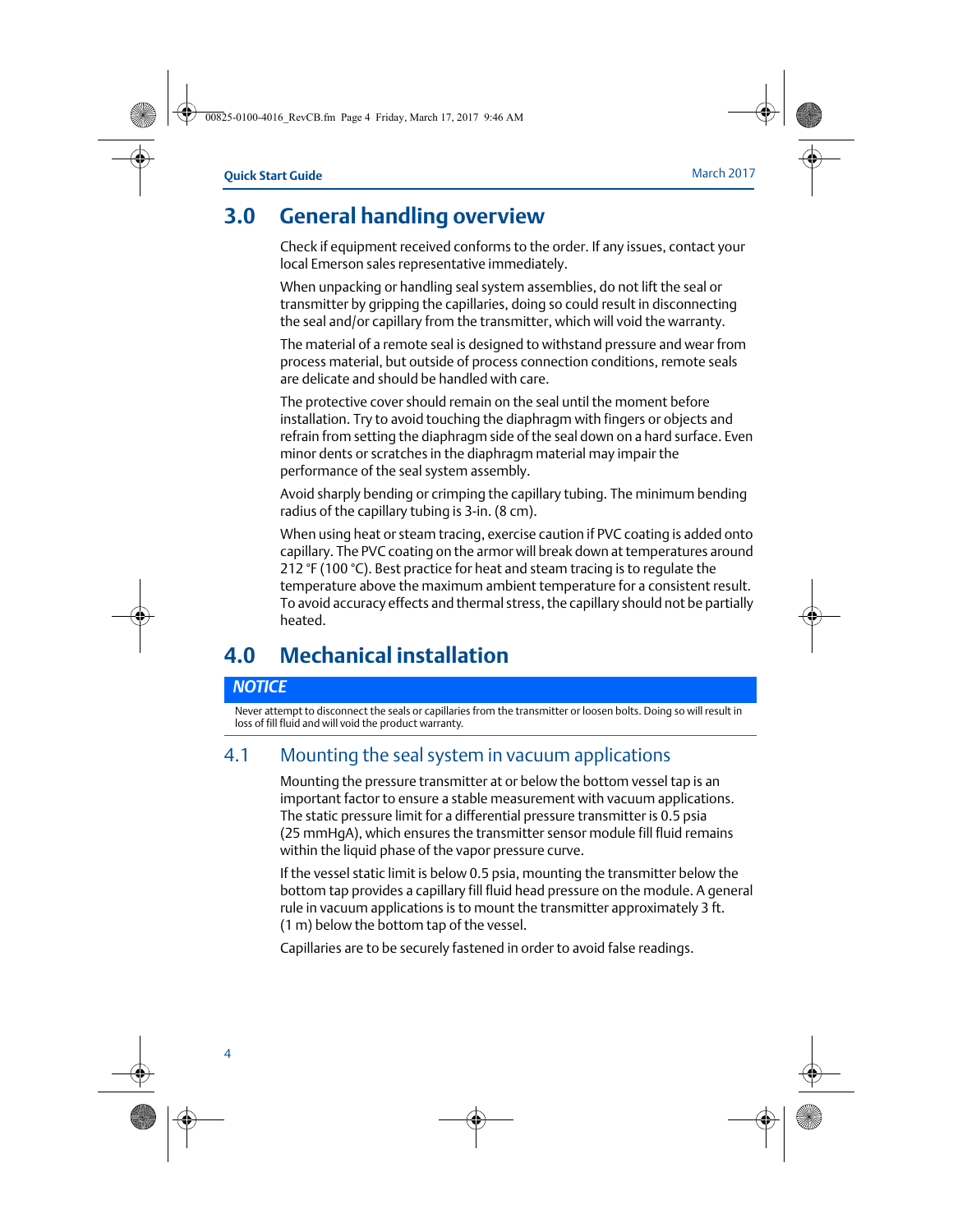### 4.2 Insulation considerations with a Thermal Range Expander seal system

The Thermal Range Expander System uses the heat from the process in order to keep both fluids within the system functioning properly, therefore insulation is not always required. However, it is always best practice to insulate systems to keep them functioning with optimum performance. The Thermal Range Expander should never be insulated above the line marked on the seal itself, see the figure below for reference.





### 4.3 Flanged type seals

#### **Gaskets**

When installing remote seal systems which employ a gasket or a gasket and flushing connection ring, make sure the gasket is aligned properly on the gasket sealing surface. Failure to properly install the gasket may cause process leaks, which can result in death or serious injury. In addition, make sure the gasket does not press down upon the diaphragm face. Anything pressing on the diaphragm will be read by the transmitter as pressure. A misaligned gasket may cause a false reading or damage the diaphragm.

The diaphragm gasket is supplied when a lower housing or flushing connection is provided. The default gaskets are listed below, based on seal type. The process gasket must be supplied by the end user. Tantalum diaphragms are not supplied with default gasket, so a gasket option must be selected when applicable.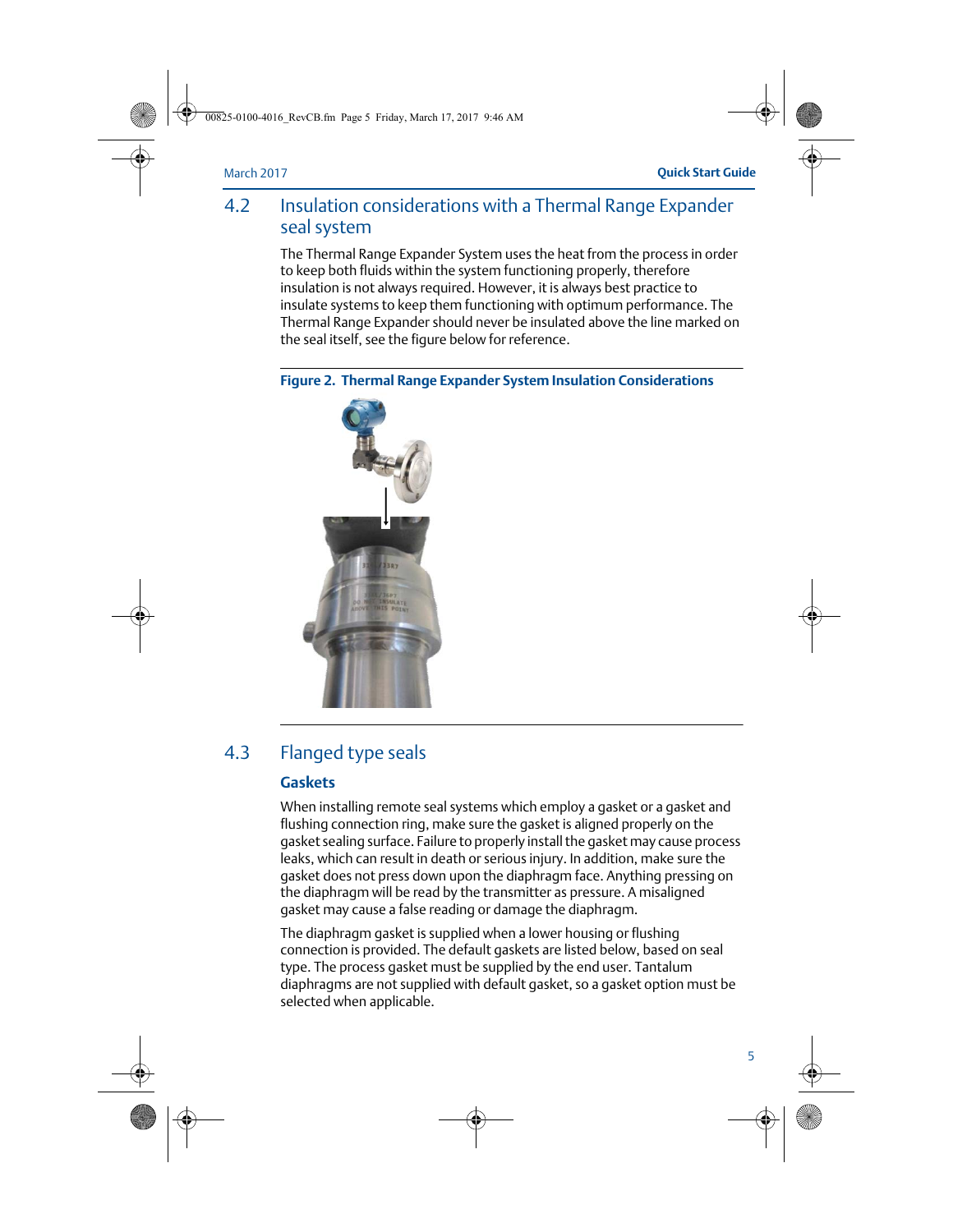| Seal type                       | <b>Gaskets</b>                    |  |
|---------------------------------|-----------------------------------|--|
| <b>Flanged seals assemblies</b> |                                   |  |
| <b>FFW</b>                      | Thermo-Tork® TN-9000              |  |
| <b>RFW</b>                      | Klinger C-4401                    |  |
| EFW                             | No gasket is supplied             |  |
| <b>PFW</b>                      | Thermo-Tork TN-9000               |  |
| <b>FCW</b>                      | No gasket is supplied             |  |
| <b>RCW</b>                      | Klinger C-4401                    |  |
| FUW/FVW                         | No gasket is supplied             |  |
| <b>Threaded seal assemblies</b> |                                   |  |
| <b>RTW</b>                      | Klinger C-4401                    |  |
| HTS                             | No gasket is supplied             |  |
| <b>Hygienic seal assemblies</b> |                                   |  |
| SCW <sup>(1)</sup>              | No gasket is supplied             |  |
| SSW                             | Ethylene propylene O-ring         |  |
| <b>STW</b>                      | Ethylene propylene O-ring         |  |
| EES                             | No gasket is supplied             |  |
| VCS <sup>(1)</sup>              | No gasket is supplied             |  |
| SVS <sup>(1)</sup>              | No gasket is supplied             |  |
| <b>SHP</b>                      | No gasket is supplied             |  |
| SLS <sup>(1)</sup>              | No gasket is supplied             |  |
| MLS <sup>(1)</sup>              | No gasket is supplied             |  |
| <b>Specialty seals</b>          |                                   |  |
| <b>WSP</b>                      | Klinger C-4401                    |  |
| <b>UCP</b>                      | Barium-Sulfate filled PTFE O-ring |  |
| <b>CTW</b>                      | No gasket is supplied             |  |
| <b>TFW</b>                      | No gasket is supplied             |  |
| <b>WFW</b>                      | Klinger C-4401                    |  |

#### **Table 1. Gasket Materials**

<span id="page-5-0"></span>1. Ensure to use EHEDG approved gasket for EHEDG conformity.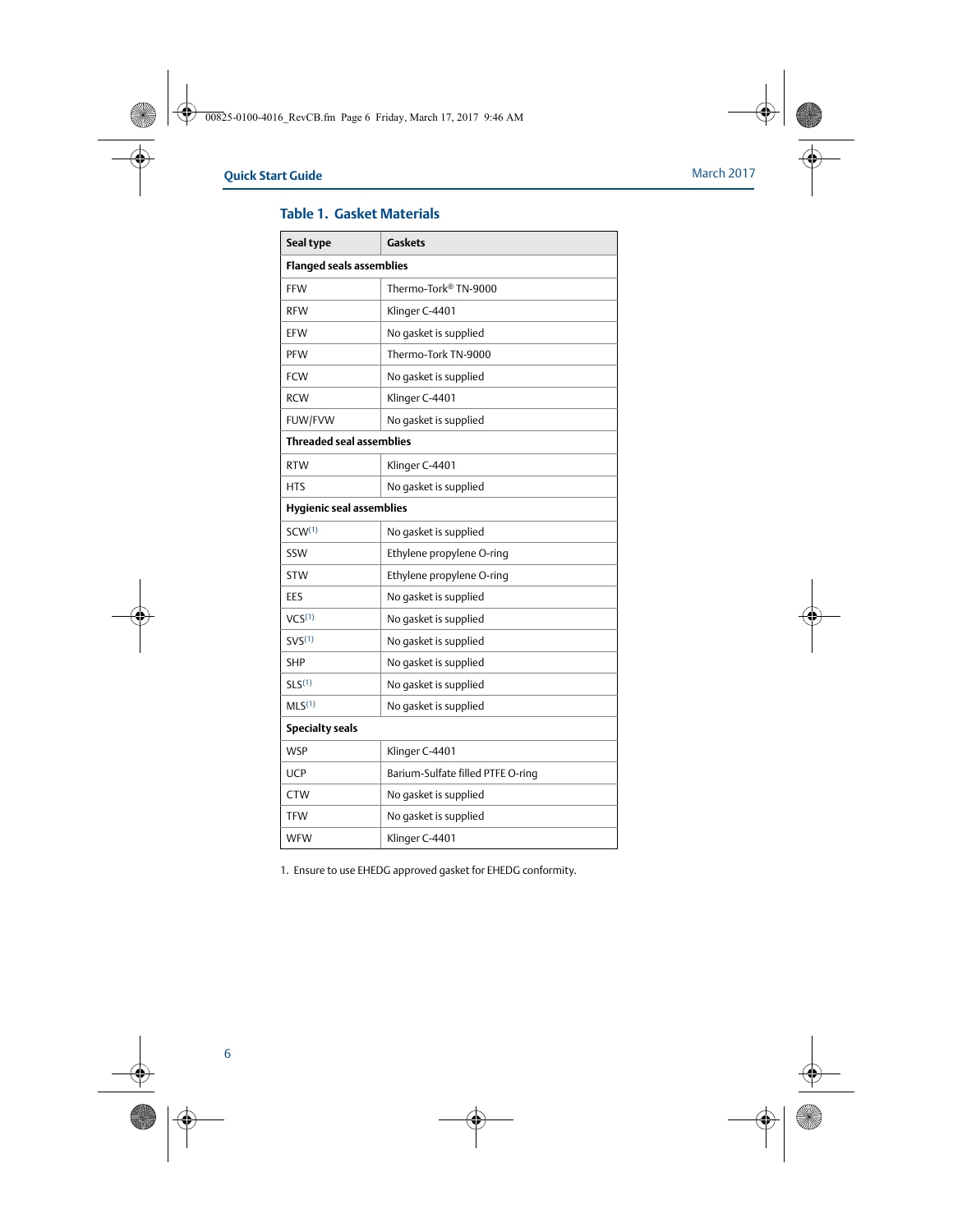#### **Maximum working pressure (MWP)**

Verify the MWP as marked on the transmitter neck label meets or exceeds the expected maximum process pressure the transmitter/seal assembly could experience once installed. If a flushing ring is used, its MWP should also be verified.

#### **Bolt torquing**

When connecting the process and mating flange, the bolts should be torqued to the applicable flange requirements. Required torque is a function of the gasket material and surface treatment of the bolts and nuts which are customer supplied.

### 4.4 Pancake type seal options

#### **Capillary support tube**

A common option for the pancake type seal (PFW) is the capillary support tube. Due to the side capillary-to-seal connection, the support tube provides a handle for aligning the pancake seal during installation. The support tube should not be used for supporting any weight above that of the remote seal.

#### **Process flange**

Emerson offers the option of supplying the process flange, otherwise the process flange is furnished by the customer. For certain pancake seal assemblies, the Emerson supplied process flange has a machined hole through the center of the flange. This hole corresponds to a threaded connection in the back of the pancake seal upper housing. The flange can, therefore be connected to the seal prior to installation to make handling easier.

### 4.5 Threaded type seals

#### **Lower housing installation procedure**

The lower housing of the remote seal has either a male or female thread connection for attachment to a process pipe nipple. When threading the lower housing to the process pipe, care should be taken not to overtighten. The applied torque should comply to ANSI B1.20.1 for NPT connections or applicable torque requirements for pipe connections.

#### **Upper housing installation procedure**

The threaded seal is supplied with carbon steel, bolts, and nuts. 304 SST or 316 SST bolts and nuts can be ordered as options. The torque specifications for the RTW seal can be found in the table below.

#### **Gasket installation**

Threaded seals with flushing connection rings come with a sealing gasket. When connecting the remote seal, gasket, and flushing connection ring make sure the gasket is properly aligned on the gasket sealing surface.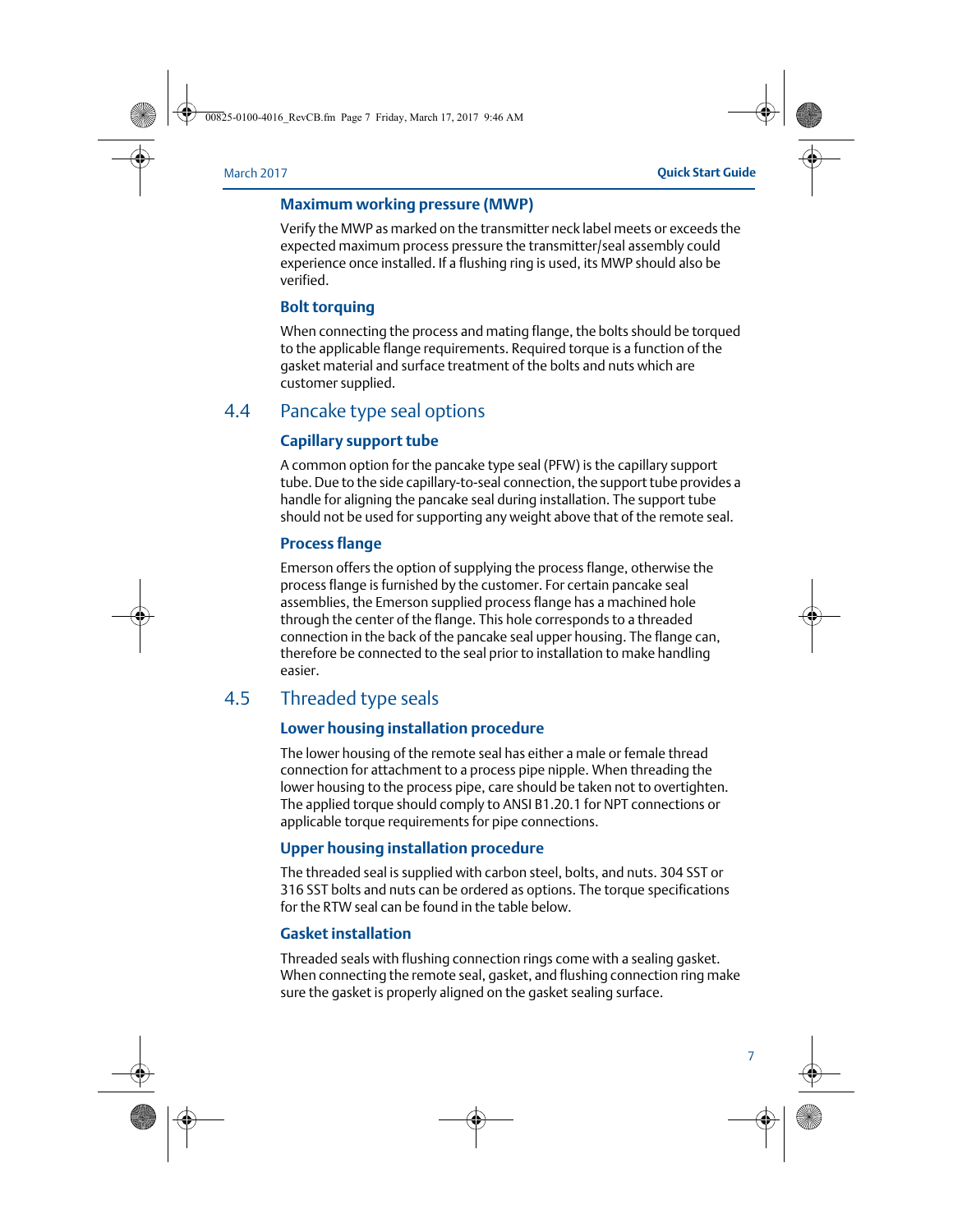| <b>PSIG</b> rating | <b>Bolt material</b> | <b>Torque specification</b> |
|--------------------|----------------------|-----------------------------|
| 2500               | CS or SST            | 23 ft-lbs                   |
| 5000               | CS                   | 53 ft-lbs                   |
| 5000               | <b>SST</b>           | 50 ft-lbs                   |
| 10000              | CS(SST N/A)          | $105$ ft-lbs                |

#### **Table 2. Gasket Specifications**

#### **Alternative system installation procedure**

An alternative to threading the entire seal system assembly to the process piping is to unbolt the seal upper and lower housing and thread the lower housing to the hard piping separately. Bolt the upper and lower housings together to the required torque specification. Note that gaskets need to be replaced once they have been torqued. Thus this alternative system installation procedure requires gasket replacement.

## 4.6 Hygienic type seals

#### **Hygienic approvals**

Supplied 3-A approved hygienic seals are marked with a 3-A symbol.

Supplied EHEDG approved hygienic seals are marked with a EHEDG symbol.

#### **Clamp style tank spud**

For clamp style tank spud seals the procedures for welding the tank spud to the tank vessel are shipped with the tank spud. For the welding procedure refer to Rosemount DP Level Transmitters and 1199 Diaphragm Seal Systems [Reference Manual](http://www2.emersonprocess.com/siteadmincenter/PM%20Rosemount%20Documents/00809-0100-4002.pdf) for proper welding tank spud guidelines.

The clamp and gasket are furnished by the user. Maximum pressure rating of the system is dependent upon the clamp device. The clamp and O-ring are provided with the tank spud seal. Attach the clamp and hand-tighten the connection.

### **Flange style tank spud**

When connecting the process and mating flange, the bolts should be torqued to the specifications outlined by ANSI B16.5 or applicable flange requirements.

### 4.7 Saddle type seals

### **Lower housing installation procedure**

For 4-in. line size, the lower housing is welded directly into the process pipe. For 2- and 3-in. line sizes, the lower housing is welded onto the process pipe. The upper housing must be removed from the system when welding the lower housing into the process pipe. Allow the pipe connection to cool before installing the seal upper housing.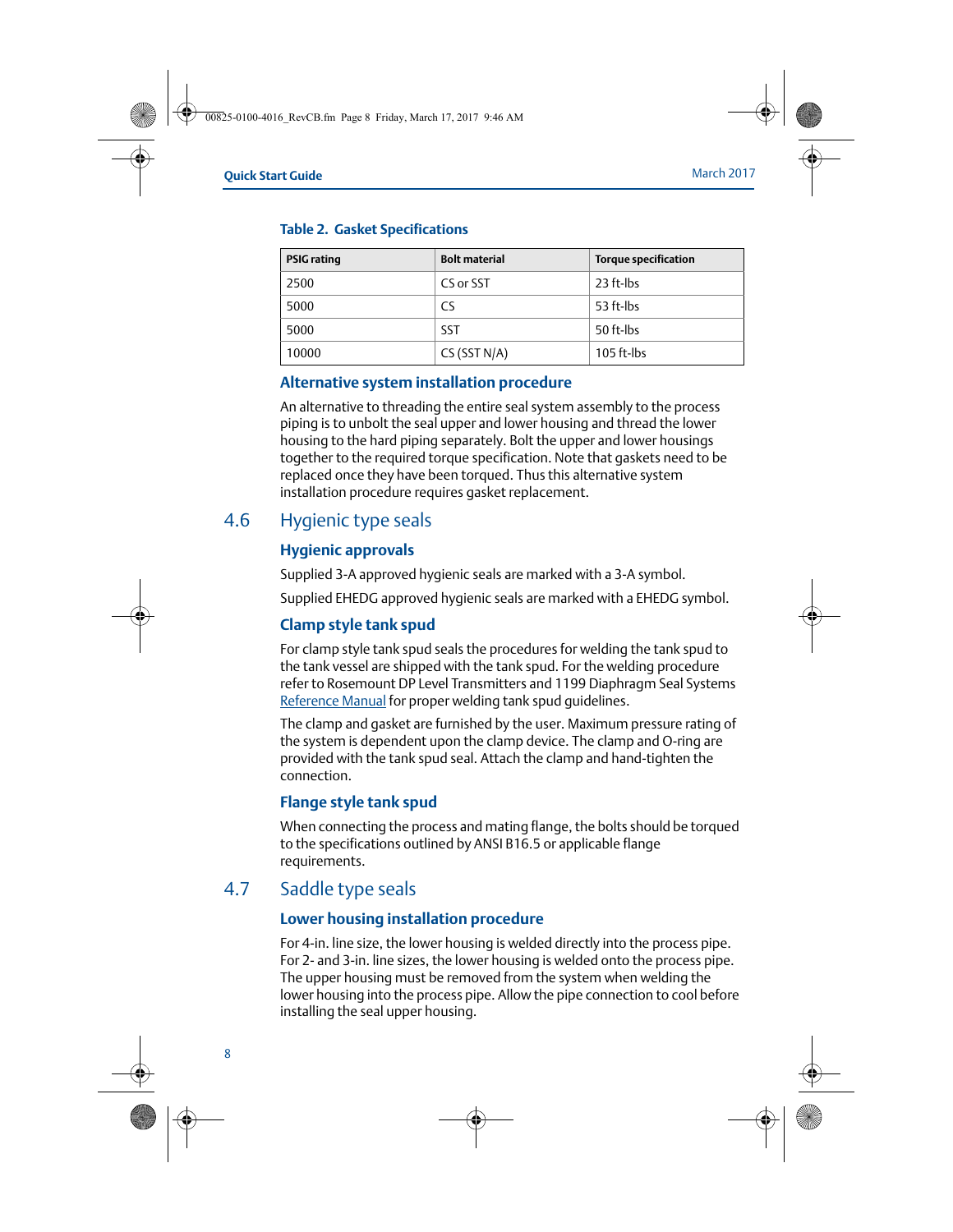#### **Upper housing installation procedure**

The torque specifications for the saddle seal upper housings is 180 in-lb. (20 N-m) for all bolting material. As it is necessary for the customer to torque the upper housing bolts during installation, each saddle seal includes a torque label with the specified torque.

#### **Gasket installation**

The saddle type seal comes standard with a sealing gasket. When connecting the upper and lower housings make sure the gasket is aligned properly on the gasket sealing surface.

### 4.8 TFS wafer style in-line seal

#### **Connection styles**

The in-line flow-through seal is attached to the process piping by flange, clamp, or male threaded connections.

#### **Flanged type connection**

The flow-through seal comes between the two process flanges due to the flanged process connection. The bolts should be torqued to the specifications outlined by ANSI B16.5 or EN 1092-1, JIS B 2210 flange torque requirements. Required torque is a function of the gasket material and surface treatment of the bolts and nuts, which are customer supplied.

## <span id="page-8-0"></span>**5.0 Ranging the transmitter**

Rosemount DP Level Transmitters and 1199 Diaphragm Seal Systems [Reference](http://www2.emersonprocess.com/siteadmincenter/PM%20Rosemount%20Documents/00809-0100-4002.pdf)  [Manual](http://www2.emersonprocess.com/siteadmincenter/PM%20Rosemount%20Documents/00809-0100-4002.pdf) for proper ranging guidelines for open tank-single seal and pressurized tank-two seals.

## <span id="page-8-1"></span>**6.0 Rosemount 1199 seal types**

### 6.1 Flanged seal assemblies

FFW Flush Flanged Seal RFW Flanged Seal EFW Extended Flanged Seal PFW Pancake Seal FCW Flush Flanged Seal - Ring Type Joint (RTJ) Gasket Surface RCW Ring Type Joint (RTJ) Flanged Seal FUW and FVW Flush Flanged Type Seals

### 6.2 Threaded seal assemblies

RTW Threaded Seal HTS Male Threaded Seal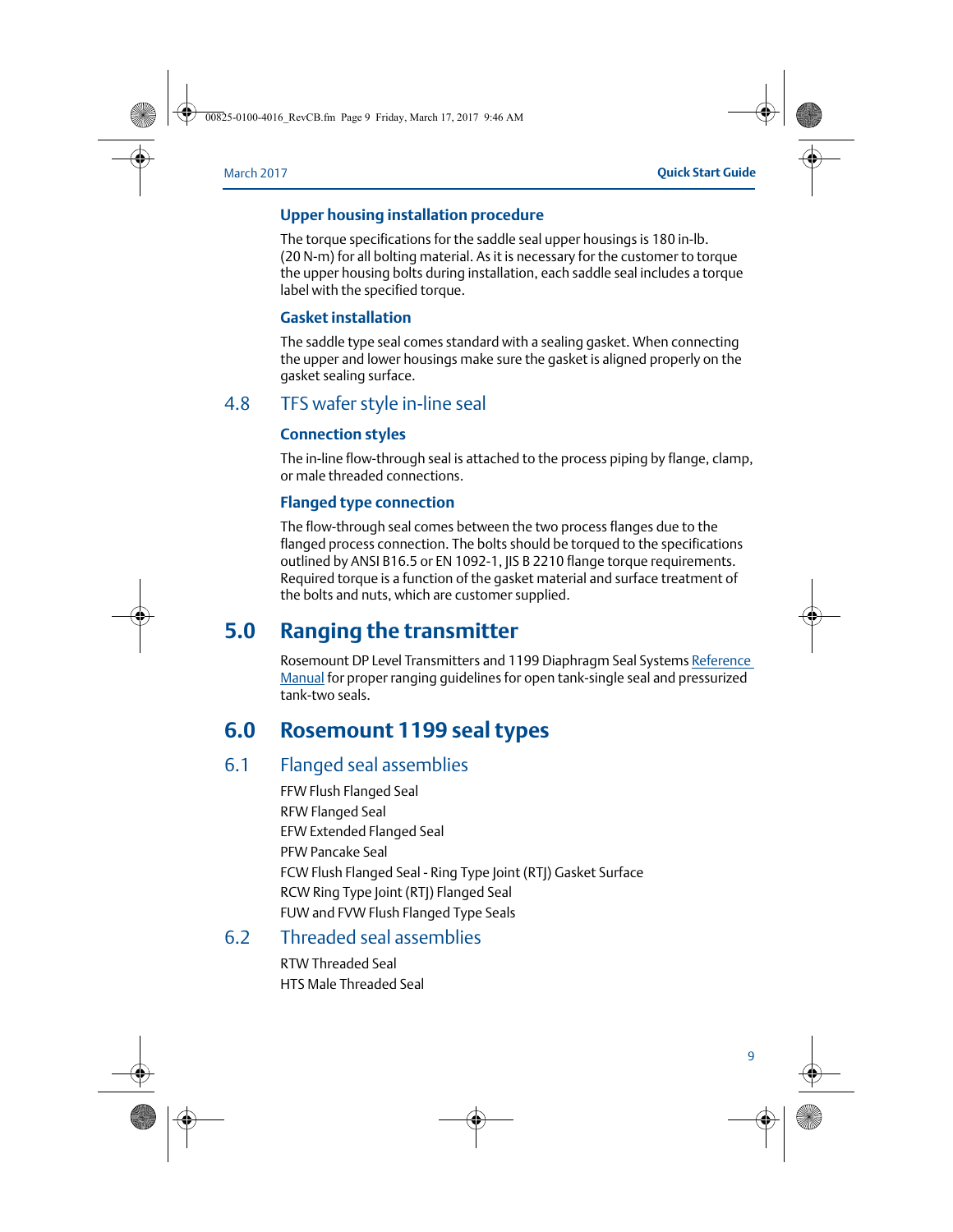## 6.3 Hygienic seal assemblies

SCW Hygienic Tri-Clover Style Tri Clamp Seal SSW Hygienic Tank Spud Seal STW Hygienic Thin Wall Tank Spud Seal EES Hygienic Flanged Tank Spud Extension Seal VCS Tri Clamp In-Line Seal SVS VARIVENT® Compatible Hygienic Connection Seal SHP Hygienic Cherry-Burrell "I" Line Seal SLS Dairy Process Connection - Female Thread Seal per DIN 11851

### 6.4 Specialty seal assemblies

WSP Saddle Seal UCP Male Threaded Pipe Mount Seals and PMW Paper Mill Sleeve Seals CTW Chemical Tee Seal TFS Wafer Style In-Line Seal WFW Flow-Thru Flanged Seal